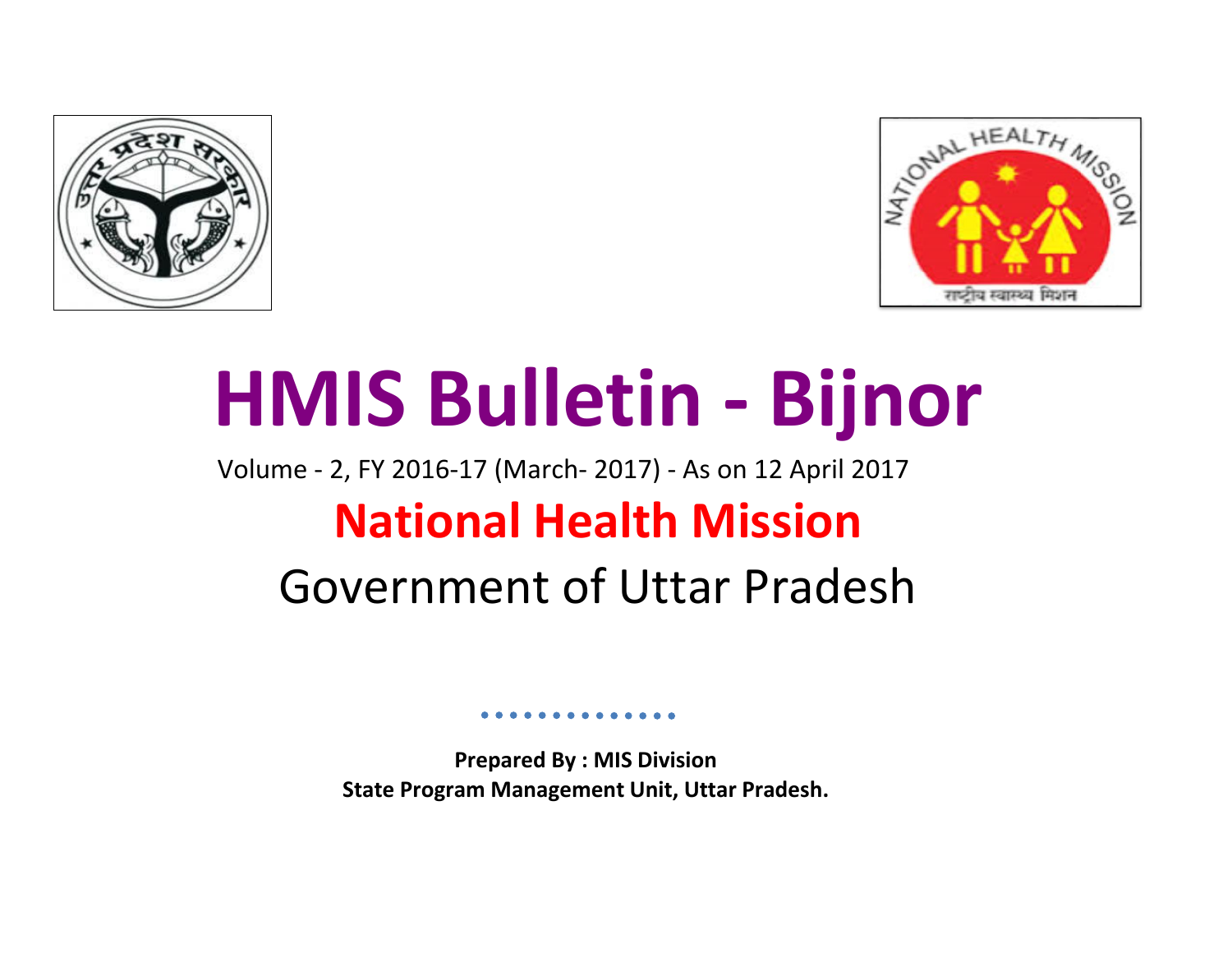| District 2012-<br>13) | <b>IMR</b> |    | NMR U5MR | <b>MMR</b> | <b>TFR</b> | <b>CBR</b> | Unmet<br>need<br>spacing | <b>Unmet</b><br>need<br>for<br>limiting | <b>Total</b> |
|-----------------------|------------|----|----------|------------|------------|------------|--------------------------|-----------------------------------------|--------------|
| <b>Bijnor</b>         | 62         | 47 | 79       | 222        | 0          | 23.8       | 13.1                     | 6.6                                     | 19.7         |
|                       |            |    |          |            |            |            |                          |                                         |              |

|       |                | <b>Demographic Profile</b>           |              |      |                                   |                              |                                  |            | Infrastructure |           |     |     |      |     | <b>Delivery Points</b> |    |                    |                                        |                | Human resource |      |        |            | <b>Training</b> |                                            |
|-------|----------------|--------------------------------------|--------------|------|-----------------------------------|------------------------------|----------------------------------|------------|----------------|-----------|-----|-----|------|-----|------------------------|----|--------------------|----------------------------------------|----------------|----------------|------|--------|------------|-----------------|--------------------------------------------|
| S.no. | <b>Block</b>   | Total<br>Population<br>(Census 2011) | Sex<br>ratio | rate | Literacy No. of Gram<br>Panchayat | No. of<br>Revenue<br>Village | NO. of<br><b>VHSNC</b><br>formed | <b>CHC</b> | PHC            | <b>SC</b> | PVT |     | AWCs | L1  | L <sub>2</sub>         | L3 | officers<br>(MBBS) | Medical Medical<br>officers<br>(Ayush) | SN in<br>block | # ANMs         | #AWW | #ASHAs | <b>SBA</b> | <b>NSSK</b>     | Trained in Trained in Trained in<br>PPIUCD |
|       | CHANDAK        | 274701                               |              | 78.8 | 107                               | 207                          | 93                               |            |                | 32        | 11  | 49  | 223  |     |                        |    |                    | 6                                      |                | 35             | 223  | 221    |            |                 |                                            |
|       | Dhampur        | 379834                               |              |      | 97                                | 191                          | 97                               |            |                | 31        |     | 38  | 304  |     |                        |    |                    | 13                                     | 15             | 53             | 296  | 242    |            | 17              |                                            |
| 3     | Haldaur        | 274722                               |              |      | 92                                | 201                          | 87                               |            |                | 31        |     | 37  | 295  |     |                        |    |                    |                                        |                | 35             | 287  | 212    |            |                 | 22                                         |
|       | Jalilpur       | 343594                               |              |      | 110                               | 110                          | 110                              |            |                | 33        |     | 40  | 258  | 15  |                        |    |                    |                                        | 10             | 36             | 258  | 236    |            | 21              |                                            |
|       | KASIMPUR GARHI | 257323                               |              |      | 63                                | 152                          | 63                               |            |                | 31        |     | 36  | 243  |     |                        |    |                    | 5                                      |                | 29             | 243  | 233    |            |                 |                                            |
| 6     | Kiratpur       | 238692                               |              |      | 72                                |                              | 63                               |            |                | 25        |     | 30  | 199  | 16  |                        |    |                    | 5                                      |                | 23             | 199  | 140    |            |                 | 23                                         |
|       | Kotwali        | 460572                               |              |      | 149                               | 340                          | 149                              |            |                | 38        |     | 46  | 399  | 22  |                        |    |                    | 13                                     |                | 31             | 394  | 330    |            |                 |                                            |
| 8     | NATAHOR        | 266772                               |              |      | 96                                | 185                          | 88                               |            |                | 26        |     | 32  | 220  | 14  |                        |    |                    | 5                                      |                | 22             | 220  | 175    | 14         | 14              |                                            |
| q     | NAZIBABAD      | 461578                               |              |      | 131                               | 235                          | 131                              |            |                | 37        |     | 45  | 363  | 12  |                        |    |                    | 15                                     |                | 43             | 358  | 326    |            |                 |                                            |
| 10    | Noorpur        | 339103                               |              |      | 112                               | 216                          | 36                               |            |                | 35        |     | 42  | 304  |     |                        |    |                    | 6                                      |                | 32             | 298  | 253    |            |                 | 40                                         |
| 11    | SYOHARA        | 271244                               |              |      | 85                                | 159                          | 85                               |            |                | 25        |     | 29  | 206  |     |                        |    |                    | $\mathbf{q}$                           |                | 35             | 206  | 159    |            |                 |                                            |
| 12    | DH             |                                      |              |      |                                   |                              |                                  |            |                |           |     |     |      |     |                        |    |                    |                                        |                |                |      |        |            |                 |                                            |
|       | Total          | 3568135                              |              |      | 1114                              | 1996                         | 1002                             | 10         | 56             | 344       | 14  | 424 | 3014 | 120 | з                      |    | 91                 |                                        | 82             | 374            | 2982 | 2527   | 76         | 57              | 102                                        |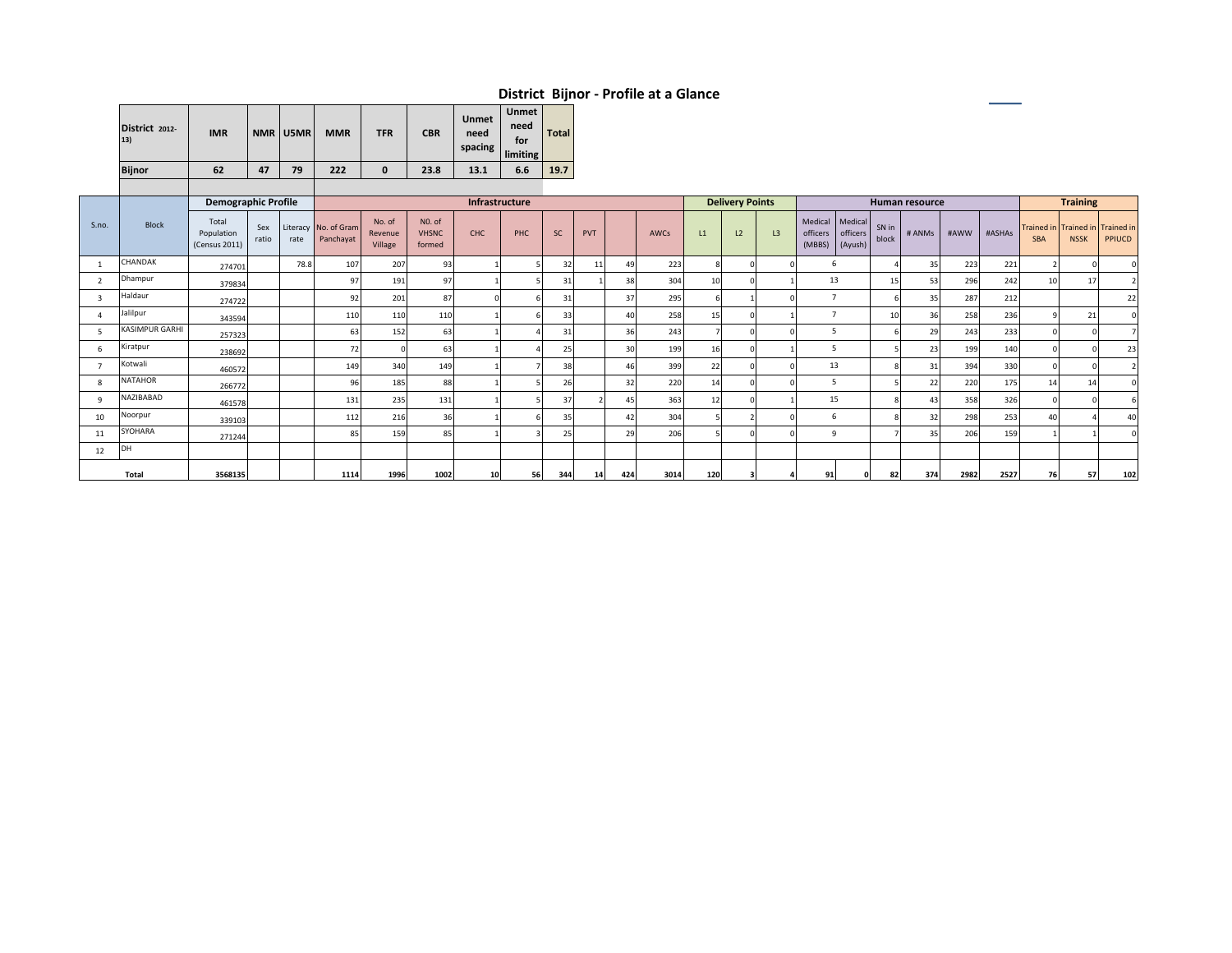### **HMIS (National Health Mission Bulletin) Bijnor - Uttar Pradesh**

|                | <b>March-2016-17</b>                                    |
|----------------|---------------------------------------------------------|
| S. No          | <b>Sections</b>                                         |
| 1              | <b>District Profile</b>                                 |
| $\mathbf{2}$   | <b>District At a Glance</b>                             |
| $\overline{3}$ | <b>MCTS status</b>                                      |
| 4              | <b>HMIS Data Uploading and Forwarding status</b>        |
| 5              | <b>Maternal Health</b>                                  |
| 5.1            | <b>Antenatal Care</b>                                   |
| 5.2            | <b>Delivery &amp; Postnatal care</b>                    |
| 5.3            | High risk preganancy and obstetric complications        |
| 5.4            | <b>C Section and Complications attended and treated</b> |
| 6              | <b>Child health</b>                                     |
| 6.1            | <b>Live Births &amp; New Born Care</b>                  |
| 6.2            | <b>Child Immunization</b>                               |
| 7              | <b>Reproductive Health</b>                              |
| 8              | <b>Indicators and Estimations</b>                       |
| 8.1            | <b>List of Indicators covered</b>                       |
| 8.2            | <b>Estimation sheet</b>                                 |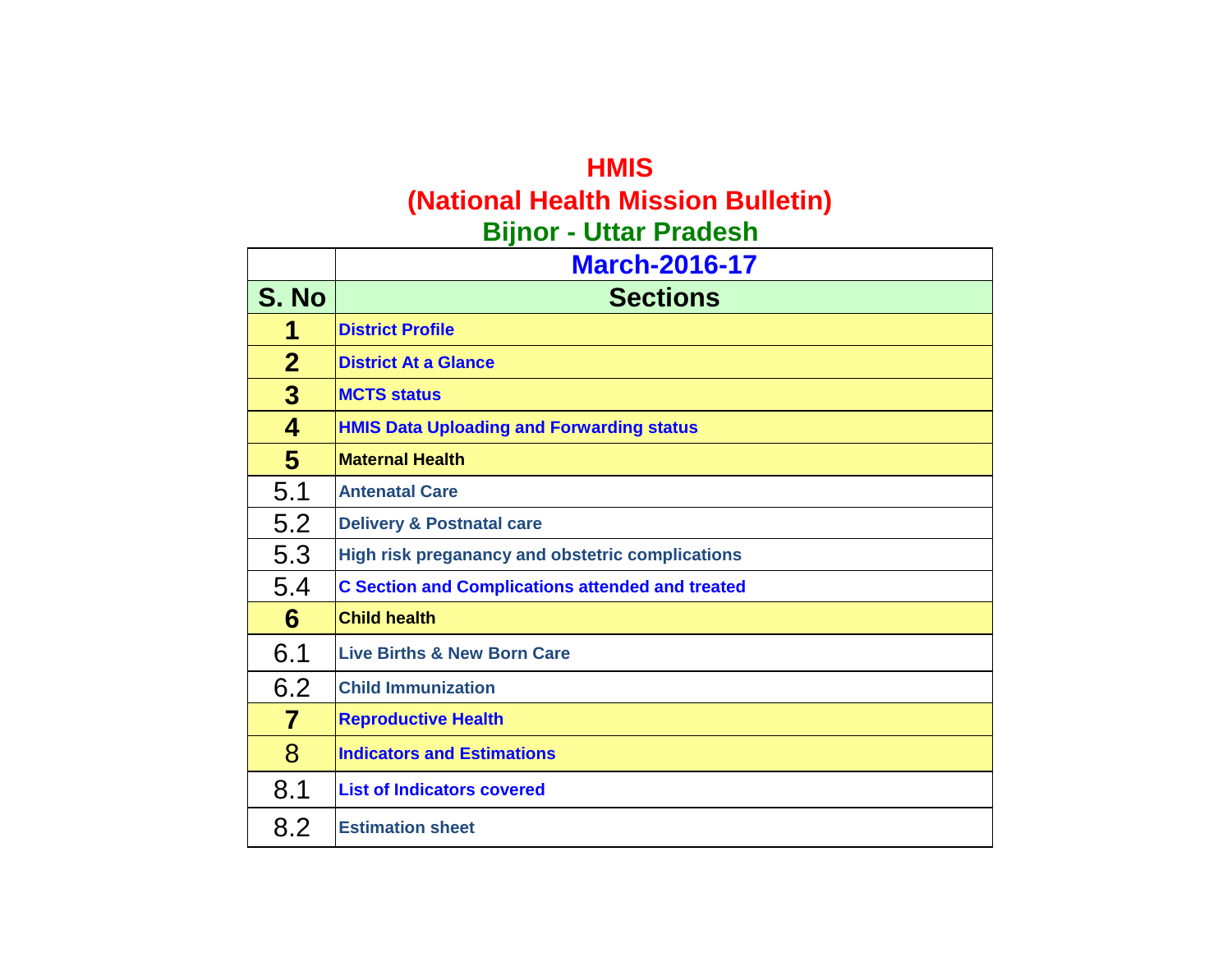#### **- MCTS Status on crititical indicator as on 1st Apr 2017 Bijnor**







HRP identificaton and updation on MCTS is poor only 5%

updation of Delivery is poor only 8% delivery showing in MCTS

 $>=50, <=80$ <50 >100% >80, <=100



**60**

70

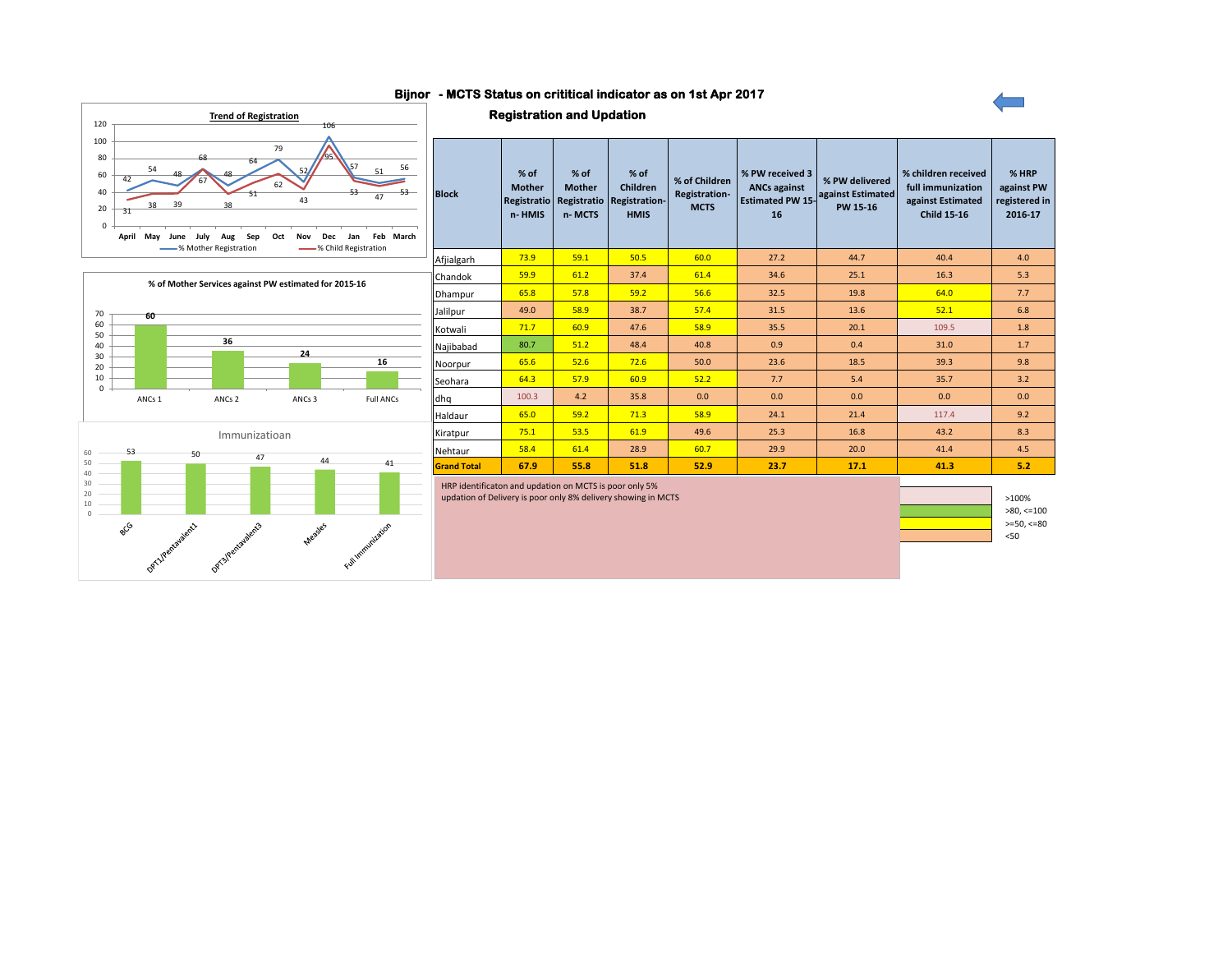|                    | Bijnor - Percent of facilities reported in HMIS by Month, FY 2016-17 |           |          |          |          |               |          |               |          |               |          |        |          |  |
|--------------------|----------------------------------------------------------------------|-----------|----------|----------|----------|---------------|----------|---------------|----------|---------------|----------|--------|----------|--|
| <b>Block</b>       | <b>Total No. of</b><br><b>Facilities</b>                             | Apr- $16$ | $May-16$ | $Jun-16$ | $Jul-16$ | <b>Aug-16</b> | $Sep-16$ | <b>Oct-16</b> | $Nov-16$ | <b>Dec-16</b> | $Jan-17$ | Feb-17 | $Mar-17$ |  |
| Afjialgarh         | 35                                                                   | 100       | 100      | 100      | 100      | 100           | 100      | 100           | 100      | 100           | 100      | 100    | 100      |  |
| Chandok            | 48                                                                   | 100       | 100      | 100      | 100      | 100           | 92       | 81            | 100      | 100           | 81       | 100    | 77       |  |
| Dhampur            | 38                                                                   | 100       | 100      | 100      | 100      | 100           | 100      | 97            | 100      | 100           | 95       | 100    | 97       |  |
| Jalilpur           | 40                                                                   | 100       | 100      | 100      | 100      | 100           | 100      | 100           | 100      | 100           | 100      | 100    | 100      |  |
| Kotwali            | 46                                                                   | 100       | 100      | 100      | 100      | 100           | 100      | 100           | 100      | 100           | 100      | 100    | 96       |  |
| Najibabad          | 45                                                                   | 100       | 100      | 100      | 100      | 100           | 100      | 96            | 100      | 100           | 96       | 100    | 96       |  |
| Noorpur            | 42                                                                   | 100       | 100      | 100      | 100      | 100           | 100      | 100           | 100      | 100           | 100      | 100    | 100      |  |
| Seohara            | 28                                                                   | 100       | 100      | 100      | 100      | 100           | 100      | 100           | 100      | 100           | 100      | 100    | 100      |  |
| dhq                | 11                                                                   | 100       | 100      | 100      | 100      | 100           | 100      | 64            | 100      | 100           | 100      | 100    | 100      |  |
| Haldaur            | 37                                                                   | 100       | 100      | 100      | 100      | 100           | 100      | 100           | 100      | 100           | 100      | 100    | 100      |  |
| Kiratpur           | 29                                                                   | 100       | 100      | 100      | 100      | 100           | 100      | 100           | 100      | 100           | 100      | 100    | 100      |  |
| Nehtaur            | 31                                                                   | 100       | 100      | 100      | 100      | 100           | 100      | 100           | 100      | 100           | 100      | 100    | 100      |  |
| <b>Grand Total</b> | 430                                                                  | 100       | 100      | 100      | 100      | 100           | 99       | 96            | 100      | 100           | 97       | 100    | 96       |  |



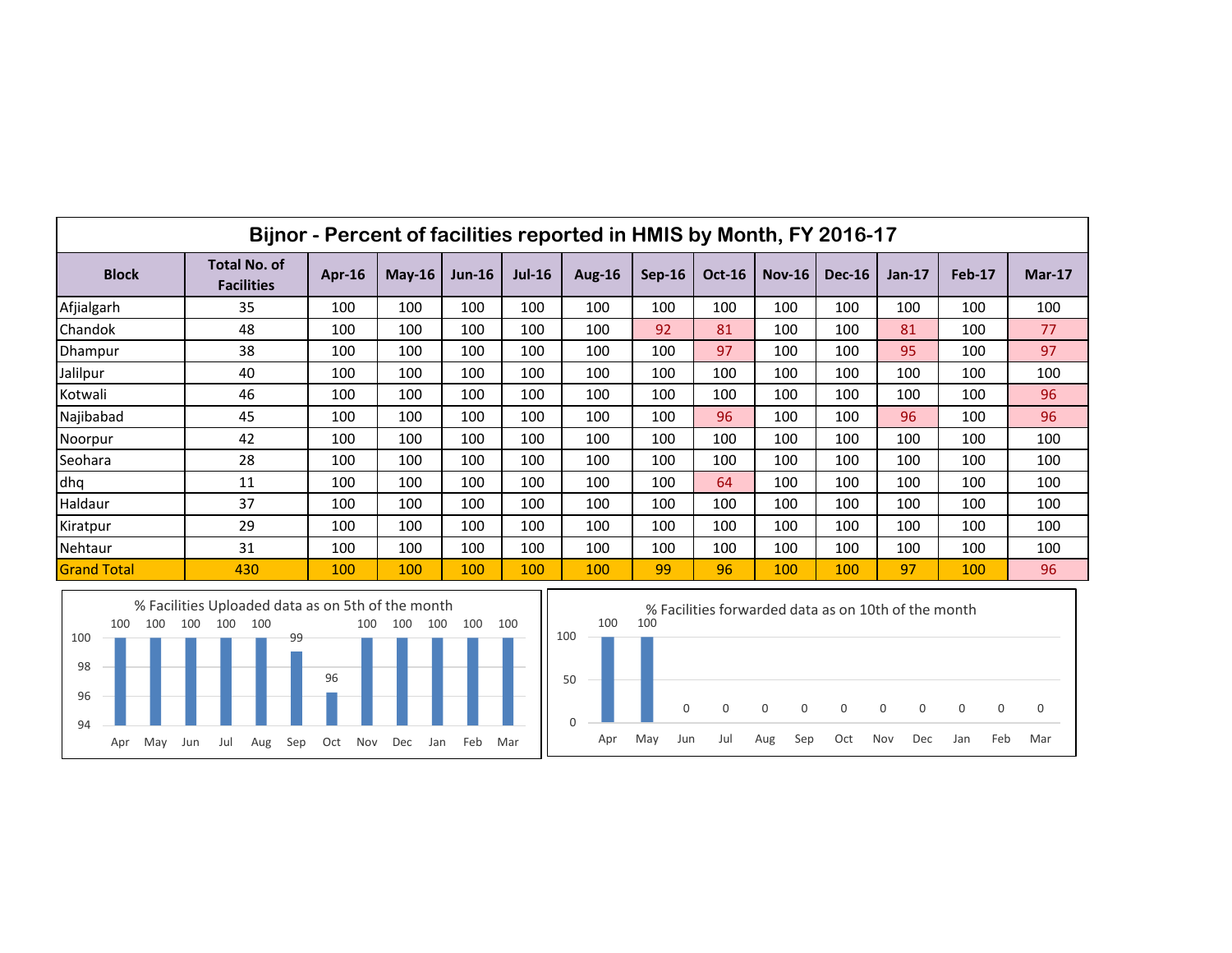#### **March-2016-17**

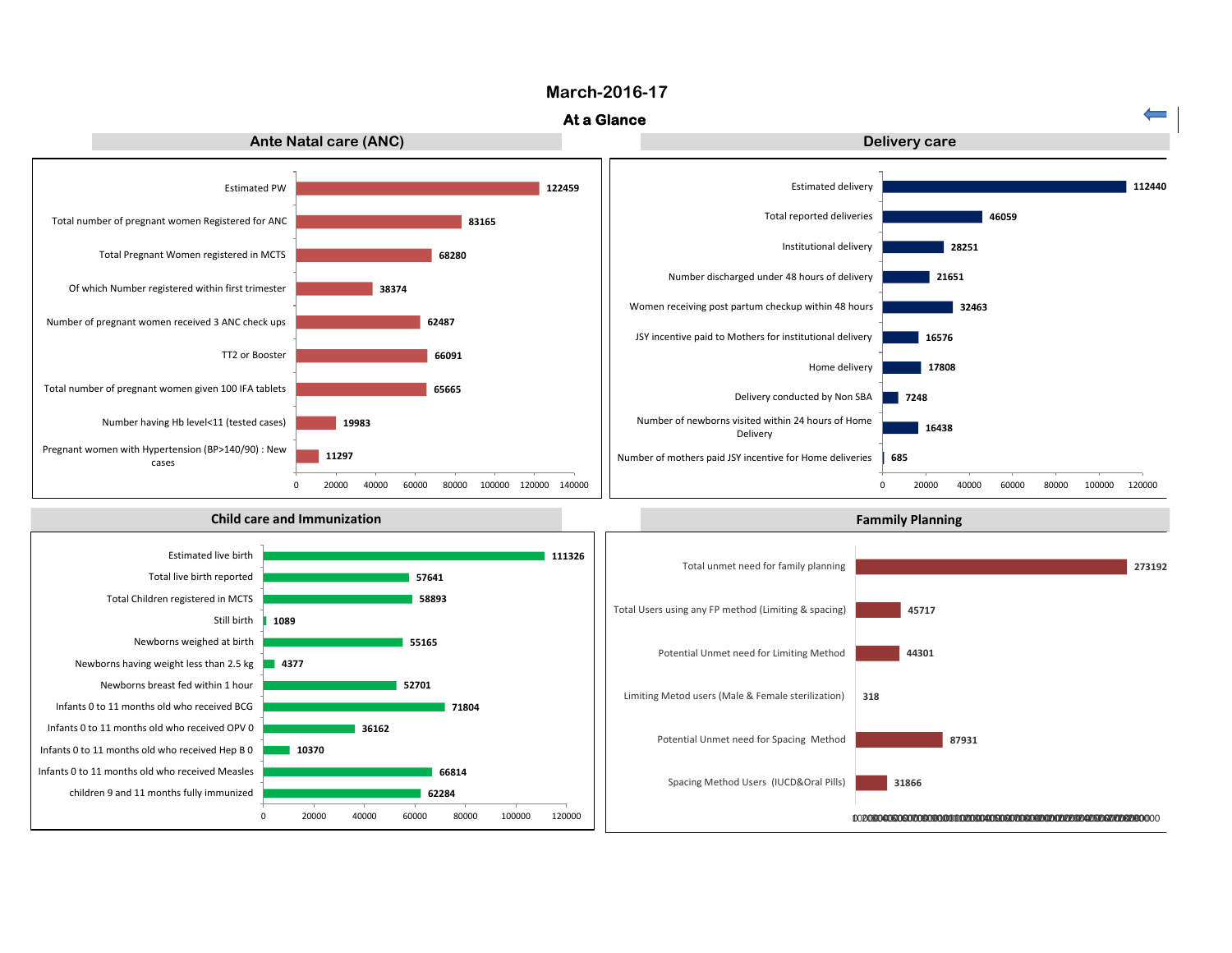

#### **Bijnor ANC Services Reported in HMIS during FY 2016-17 March**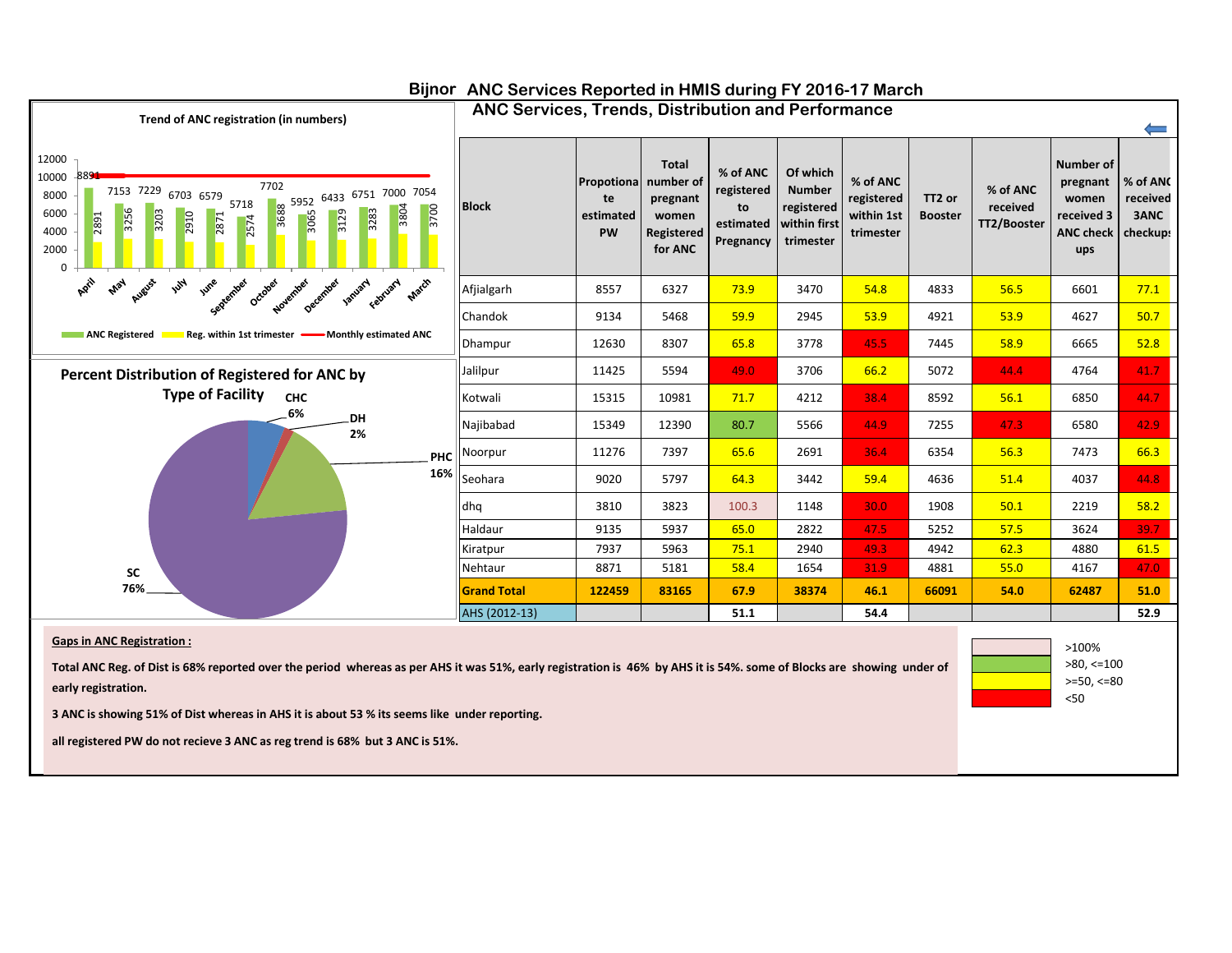

#### **- Delivery Services Reported in HMIS during FY 2016-17 March Bijnor Delivery Services, trends, distribution and progress**

#### **Gaps in Deliveries:**-

Total delivery reported by Dist is about 41% in over the period i.e. 59% Deliveries are missing in reporting .

Istitutional Del against reported dilevery is 61% whereas AHS shows 58% , Home diliveries are not reported adequately in HMIS reported only 16% to estimated

-Only 25% reporting is in Institutional Delivery against estimated.mostly blocks are showing very low performance i.e. below 20%.

Discharge with in 48Hrs is 76% means that only 24% of delivered women's are staying at facility after delivery.

JSY paid is showing about 58% JSY,its showing late payment of women.

>50 <=50,<=10 <8 Discharged under 48 hours  $>=50, <=80$ <50

 $>80$ ,  $<=100$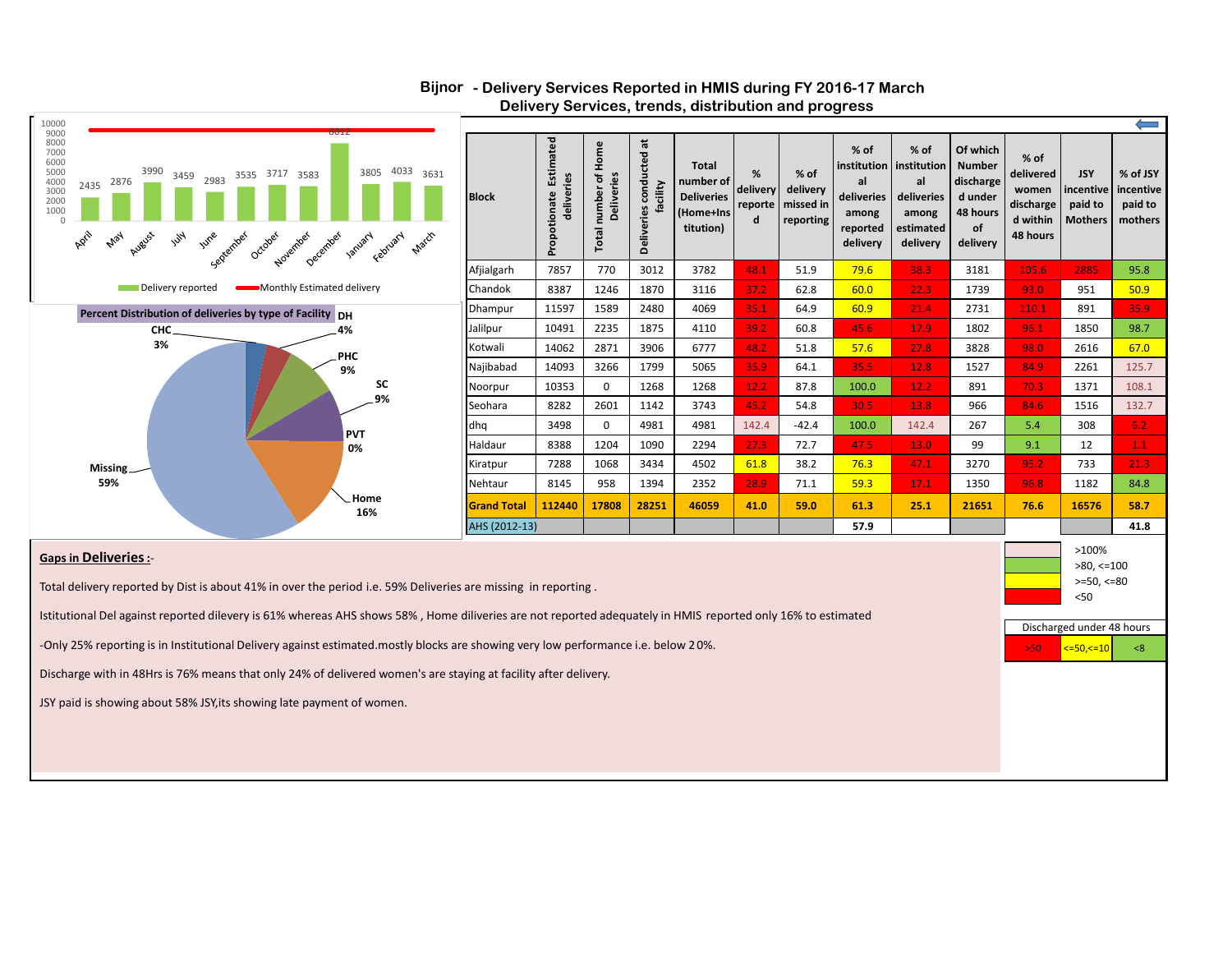

## **Bijnor -High Risk Pregnancies Services Reported in HMIS during FY 2016-17 March**

#### **Gaps in HRP :**

PW having HB level<11 against estimated PW is only 16%. Most of the cases are checked and treated at DH and CHC level facility so these are showing very high. Haldaur(1%) and Seohara (4%) Block are reported very low here is need to check .

PW having HB level<7 is less then 1% of Dist., 5 Blocks of dist. are reported 0% or near about 0 over the period. and other are reporting very low % of Severe cases.

Hypertension cases are 9%. some Blocks are reporting zero and some other is showing very low which are need to monitor services or check availability and use of BP instrupents.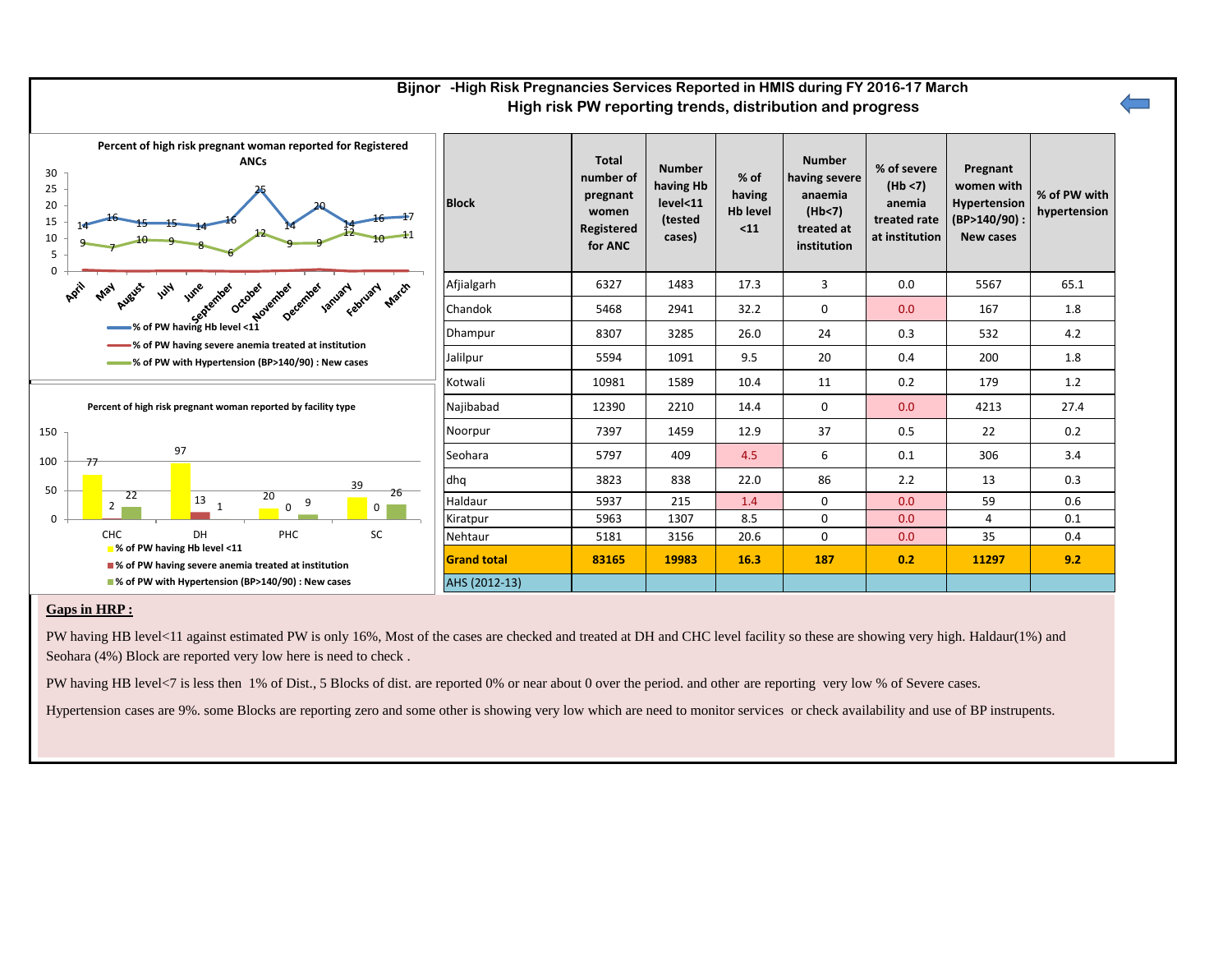|                | <b>Bijnor C-Section and Complication treated March</b> |                                  |                                                   |                                                            |                       |                                                     |                     |                                    |             |                      |            |               |                                          |  |  |
|----------------|--------------------------------------------------------|----------------------------------|---------------------------------------------------|------------------------------------------------------------|-----------------------|-----------------------------------------------------|---------------------|------------------------------------|-------------|----------------------|------------|---------------|------------------------------------------|--|--|
|                |                                                        |                                  |                                                   |                                                            |                       | <b>Complications Treated with</b>                   |                     |                                    |             | C- section conducted |            |               |                                          |  |  |
| S. No.         | <b>Block</b>                                           | Institutional<br><b>Delivery</b> | Preg. with<br>Compl.<br>Attended at<br>facilities | % Preg. with<br>Compl.<br><b>Attended at</b><br>facilities | <b>IV Antibiotics</b> | IV<br><b>Antihypertens</b><br>ive/ Magsulph<br>Inj. | <b>IV Oxytocics</b> | <b>Blood</b><br><b>Transfusion</b> | DH          | <b>CHC</b>           | <b>PHC</b> | <b>Others</b> | $%$ of C-<br><b>Section</b><br>performed |  |  |
| 1              | Afjialgarh                                             | 3012                             | $\Omega$                                          | 0.0                                                        | $\Omega$              | $\mathbf 0$                                         | $\mathbf 0$         | $\mathbf 0$                        | $\mathbf 0$ | 0                    | 0          | $\Omega$      | 0.0                                      |  |  |
| $\overline{2}$ | Chandok                                                | 1870                             | 34                                                | 1.8                                                        | 20                    | $\mathbf 0$                                         | 31                  | $\mathbf 0$                        | $\mathbf 0$ | 0                    | 0          | $\Omega$      | 0.0                                      |  |  |
| 3              | Dhampur                                                | 2480                             | 3                                                 | 0.1                                                        | $\mathbf 0$           | 3                                                   | 35                  | 0                                  | $\mathbf 0$ | $\Omega$             | 0          | $\Omega$      | 0.0                                      |  |  |
| 4              | Jalilpur                                               | 1875                             | $\mathbf{0}$                                      | 0.0                                                        | 0                     | $\mathbf 0$                                         | $\mathbf 0$         | $\mathbf 0$                        | $\Omega$    | 0                    | 0          | $\Omega$      | 0.0                                      |  |  |
| 5              | Kotwali                                                | 3906                             | $\mathbf{0}$                                      | 0.0                                                        | $\mathbf 0$           | $\mathbf 0$                                         | $\mathbf 0$         | $\mathbf 0$                        | $\mathbf 0$ | 0                    | 0          | $\Omega$      | 0.0                                      |  |  |
| 6              | Najibabad                                              | 1799                             | 57                                                | 3.2                                                        | 63                    | $\mathbf 0$                                         | $\mathbf 0$         | $\mathbf 0$                        | $\mathbf 0$ | 0                    | 0          | 0             | 0.0                                      |  |  |
| $\overline{7}$ | Noorpur                                                | 1268                             | 5                                                 | 0.4                                                        | 108                   | 10                                                  | 98                  | $\mathbf 0$                        | $\Omega$    | $\Omega$             | $\Omega$   | $\Omega$      | 0.0                                      |  |  |
| 8              | Seohara                                                | 1142                             | $\Omega$                                          | 0.0                                                        | $\Omega$              | $\mathbf 0$                                         | $\Omega$            | $\mathbf 0$                        | $\Omega$    | 16                   | 0          | $\Omega$      | 1.4                                      |  |  |
| 9              | dhq                                                    | 4981                             | 23                                                | 0.5                                                        | 157                   | 9                                                   | 136                 | 86                                 | 227         | $\Omega$             | 233        | $\Omega$      | 9.2                                      |  |  |
| 11             | Haldaur                                                | 1090                             | $\mathbf{0}$                                      | 0.0                                                        | 0                     | 0                                                   | 0                   | $\mathbf 0$                        | $\mathbf 0$ | 0                    | 0          | $\Omega$      | 0.0                                      |  |  |
| 12             | Kiratpur                                               | 3434                             | $\Omega$                                          | 0.0                                                        | 60                    | 71                                                  | 42                  | $\mathbf 0$                        | $\Omega$    | 0                    | $\Omega$   | $\Omega$      | 0.0                                      |  |  |
| 13             | Nehtaur                                                | 1394                             | 1360                                              | 97.6                                                       | 52                    | $\mathbf 0$                                         | 830                 | $\mathbf 0$                        | $\Omega$    | $\Omega$             | $\Omega$   | $\Omega$      | 0.0                                      |  |  |
|                | <b>Grand Total</b>                                     | 28251                            | 1482                                              | 5.2                                                        | 460                   | 93                                                  | 1172                | 86                                 | 227         | 16                   | 233        | $\mathbf{0}$  | 1.7                                      |  |  |

- Complications cases are reported by Nehtaur is 98% to total Delivery, it is showing Data error in reporting .other block is not reporting of complication cases.

-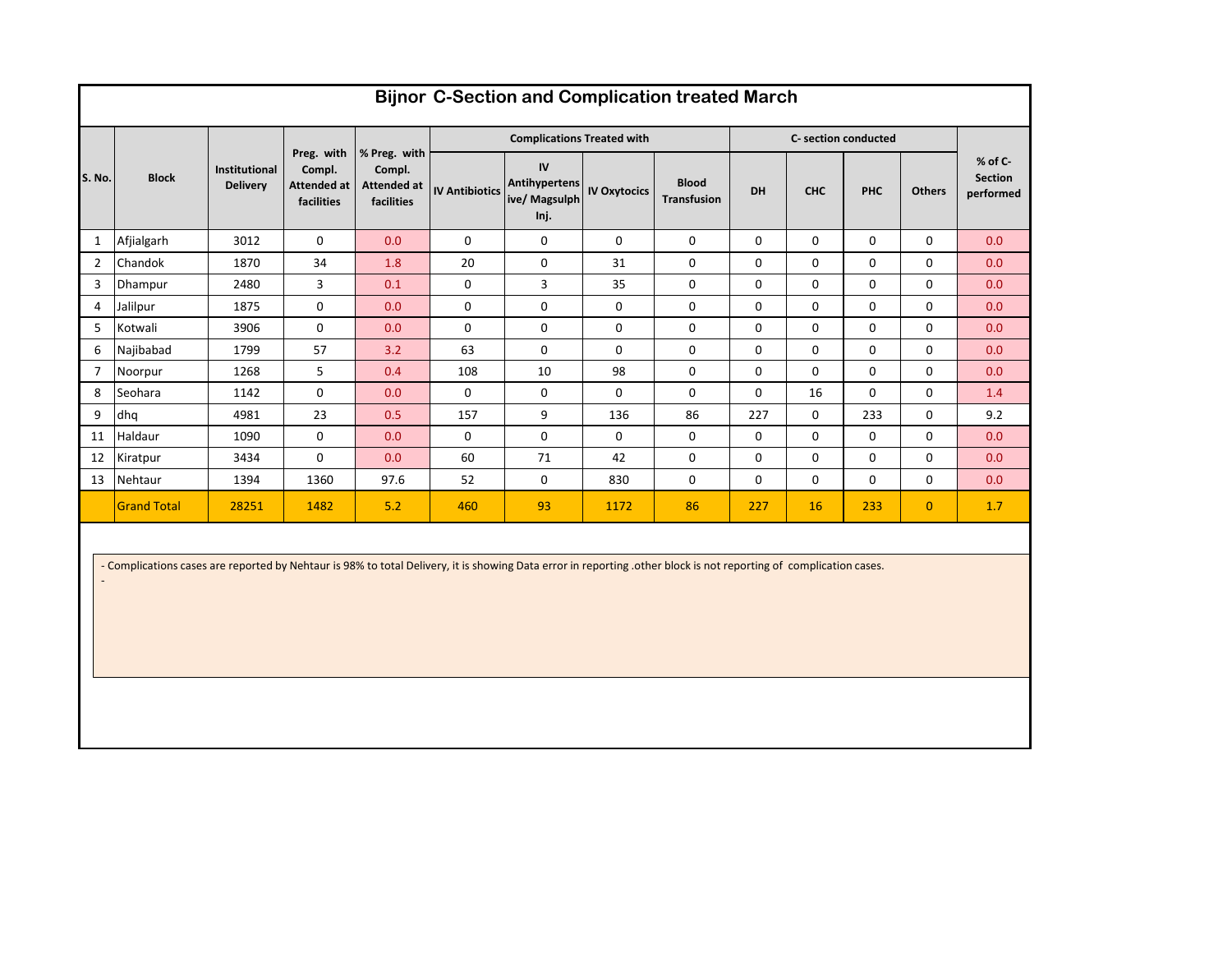#### **Bijnor - Child Services Reported in HMIS during FY 2016-17 March Child care services trends, distribution and progress**



**Gaps in Child care :**

| 95<br>95<br>91<br>91<br>$\leftarrow$ 8 | <b>Block</b>       | <b>Total Live</b><br><b>Births</b> | <b>Still Birth</b> | % of still<br>birth | Number of<br><b>Newborns</b><br>weighed at<br>birth | $%$ of<br>newborns<br>weighed at<br>birth | Number of<br><b>Newborns</b><br>having weight<br>less than 2<br>and half kg | $%$ of<br>newborns<br>having $\leq$<br>2.5 <sub>kg</sub> | <b>Number</b><br>of<br><b>Newborn</b><br>s breast<br>fed<br>within 1<br>hour | % of<br>newborns<br>breast fed<br>within 1<br>hour |
|----------------------------------------|--------------------|------------------------------------|--------------------|---------------------|-----------------------------------------------------|-------------------------------------------|-----------------------------------------------------------------------------|----------------------------------------------------------|------------------------------------------------------------------------------|----------------------------------------------------|
|                                        | Afjialgarh         | 3927                               | 93                 | 2.3                 | 3920                                                | 99.8                                      | 165                                                                         | 4.2                                                      | 3917                                                                         | 99.7                                               |
| ebruary platch                         | Chandok            | 3106                               | 29                 | 0.9                 | 3101                                                | 99.8                                      | 486                                                                         | 15.7                                                     | 2608                                                                         | 84.0                                               |
|                                        | Dhampur            | 3927                               | 93                 | 2.3                 | 3920                                                | 99.8                                      | 165                                                                         | 4.2                                                      | 3917                                                                         | 99.7                                               |
|                                        | Jalilpur           | 3106                               | 29                 | 0.9                 | 3101                                                | 99.8                                      | 486                                                                         | 15.7                                                     | 2608                                                                         | 84.0                                               |
|                                        | Kotwali            | 6803                               | 151                | 2.2                 | 6230                                                | 91.6                                      | 828                                                                         | 13.3                                                     | 5436                                                                         | 79.9                                               |
|                                        | Najibabad          | 4022                               | 84                 | 2.0                 | 4020                                                | 100.0                                     | 182                                                                         | 4.5                                                      | 4020                                                                         | 100.0                                              |
| Percent)                               | Noorpur            | 6630                               | 147                | 2.2                 | 6384                                                | 96.3                                      | 307                                                                         | 4.8                                                      | 6385                                                                         | 96.3                                               |
|                                        | Seohara            | 6755                               | 115                | 1.7                 | 6206                                                | 91.9                                      | 476                                                                         | 7.7                                                      | 5936                                                                         | 87.9                                               |
|                                        | dhq                | 7447                               | 24                 | 0.3                 | 7323                                                | 98.3                                      | 1299                                                                        | 17.7                                                     | 6711                                                                         | 90.1                                               |
| 90                                     | Haldaur            | 4994                               | 100                | 2.0                 | 4263                                                | 85.4                                      | 103                                                                         | 2.4                                                      | 4196                                                                         | 84.0                                               |
|                                        | Kiratpur           | 1239                               | 52                 | 4.0                 | 1302                                                | 105.1                                     | 102                                                                         | 7.8                                                      | 1270                                                                         | 102.5                                              |
|                                        | Nehtaur            | 5918                               | 198                | 3.2                 | 5643                                                | 95.4                                      | 246                                                                         | 4.4                                                      | 5488                                                                         | 92.7                                               |
| SC<br>ed within 1 hour                 | <b>Grant Total</b> | 57874                              | 1115               | 1.9                 | 55413                                               | 96                                        | 4845                                                                        | 9                                                        | 52492                                                                        | 91                                                 |
|                                        | AHS (2012-13)      |                                    |                    |                     |                                                     | 34.8                                      |                                                                             | 33.9                                                     |                                                                              | 26                                                 |

>80, <=100 >=50, <=80 <50

**-Still Birth against total Dilivery is reported 2% by Dhq. most of the Blocks are reported less then 1% of Stil Birth .**

**- in over the pereod it's seems very less. weight at birth against total live Birth it is reported 96% by Dist whereas AHS is only 35% therefore kiratpur Block showing over reporting.**

**Newborn having <2.5Kg is only 9% of Dist but AHS shows 33.9% . All Blocks are showing under reporting. only dhq reported 18% LBW Newborn which is also less then AHS. need to check.**

**- % Newborn breast fed whithin 1 Hrs is 91% reported in HMIS by Dist but AHS shows 26%, all the Blocks reported near about 100% need to check.**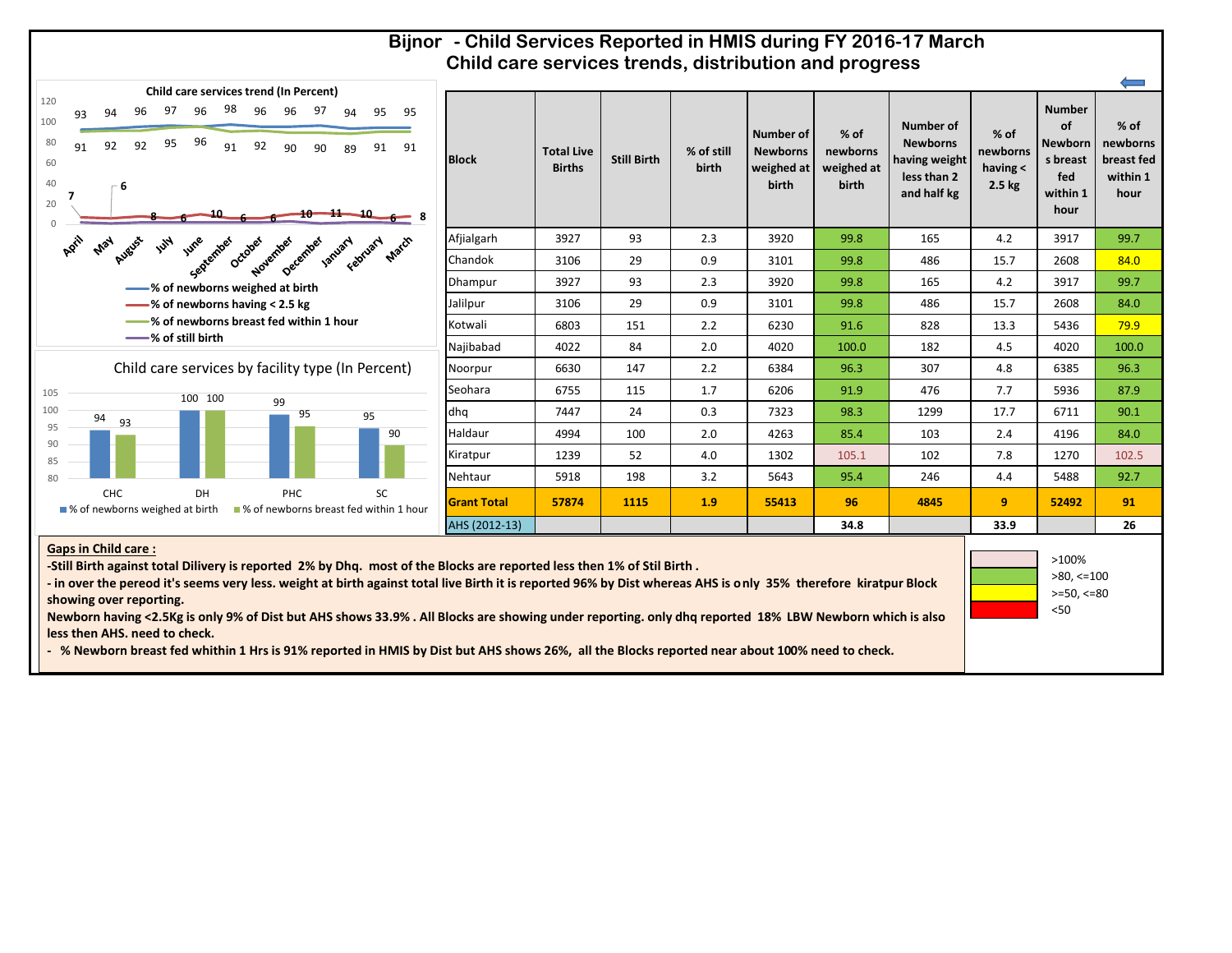

| Child Immunization trends, Distribution and progress |                           |                                    |                                                                                    |                                                              |                                                                                                        |                                                                |                                                                                                                |                                                                                |                                                                                           |                                                                                            |                                                                                            |                                                            |  |
|------------------------------------------------------|---------------------------|------------------------------------|------------------------------------------------------------------------------------|--------------------------------------------------------------|--------------------------------------------------------------------------------------------------------|----------------------------------------------------------------|----------------------------------------------------------------------------------------------------------------|--------------------------------------------------------------------------------|-------------------------------------------------------------------------------------------|--------------------------------------------------------------------------------------------|--------------------------------------------------------------------------------------------|------------------------------------------------------------|--|
| <b>Block</b>                                         | <b>Est. live</b><br>birth | <b>Total Live</b><br><b>Births</b> | <b>Number of</b><br>Infants 0 to<br>11 months<br>old who<br>received<br><b>BCG</b> | % of Infants<br>0 to 11<br>months old<br>who<br>received BCG | <b>Number of</b><br>Infants 0 to linfants 0 to<br>11 months<br>old who<br>received<br>OPV <sub>0</sub> | $%$ of<br>11 months<br>old who<br>received<br>OPV <sub>0</sub> | <b>Number</b><br>of Infants<br>0 to 11<br>months<br>old who<br>received<br><b>Hepatitis-</b><br>B <sub>0</sub> | % of Infants<br>0 to 11<br>months old<br>who<br>received<br>Hep B <sub>0</sub> | <b>Number</b><br>of Infants<br>0 to 11<br>months<br>old who<br>received<br><b>Measles</b> | $%$ of<br>Infants <sub>0</sub><br>to 11<br>months<br>old who<br>received<br><b>Measles</b> | children 9<br>and 11<br>months<br>fully<br>immunize<br>d<br>(BCG+DPT<br>123+OPV<br>1:Total | $%$ of<br>children<br>and 11<br>months<br>fully<br>immuniz |  |
| Afjialgarh                                           | 7779                      | 3927                               | 4797                                                                               | 61.7                                                         | 3173                                                                                                   | 40.8                                                           | 980                                                                                                            | 12.6                                                                           | 4561                                                                                      | 58.6                                                                                       | 4578                                                                                       | 58.9                                                       |  |
| Chandok                                              | 8304                      | 3106                               | 5539                                                                               | 66.7                                                         | 4053                                                                                                   | 48.8                                                           | 1090                                                                                                           | 13.1                                                                           | 4963                                                                                      | 59.8                                                                                       | 4953                                                                                       | 59.6                                                       |  |
| Dhampur                                              | 11482                     | 6803                               | 7116                                                                               | 62.0                                                         | 3002                                                                                                   | 26.1                                                           | 909                                                                                                            | 7.9                                                                            | 6554                                                                                      | 57.1                                                                                       | 6586                                                                                       | 57.4                                                       |  |
| Jalilpur                                             | 10387                     | 4022                               | 6387                                                                               | 61.5                                                         | 3837                                                                                                   | 36.9                                                           | 42                                                                                                             | 0.4                                                                            | 5043                                                                                      | 48.6                                                                                       | 5045                                                                                       | 48.6                                                       |  |
| Kotwali                                              | 13923                     | 6630                               | 8892                                                                               | 63.9                                                         | 5340                                                                                                   | 38.4                                                           | 1784                                                                                                           | 12.8                                                                           | 9276                                                                                      | 66.6                                                                                       | 9261                                                                                       | 66.5                                                       |  |
| Najibabad                                            | 13953                     | 6755                               | 7378                                                                               | 52.9                                                         | 3564                                                                                                   | 25.5                                                           | 698                                                                                                            | 5.0                                                                            | 7194                                                                                      | 51.6                                                                                       | 7141                                                                                       | 51.2                                                       |  |
| Noorpur                                              | 10251                     | 7447                               | 8414                                                                               | 82.1                                                         | 884                                                                                                    | 8.6                                                            | 601                                                                                                            | 5.9                                                                            | 6434                                                                                      | 62.8                                                                                       | 4125                                                                                       | 40.2                                                       |  |
| Seohara                                              | 8200                      | 4994                               | 5087                                                                               | 62.0                                                         | 3454                                                                                                   | 42.1                                                           | 336                                                                                                            | 4.1                                                                            | 4569                                                                                      | 55.7                                                                                       | 3786                                                                                       | 46.2                                                       |  |
| dhq                                                  | 3464                      | 1239                               | 2520                                                                               | 72.8                                                         | 1140                                                                                                   | 32.9                                                           | 441                                                                                                            | 12.7                                                                           | 2433                                                                                      | 70.2                                                                                       | 928                                                                                        | 26.8                                                       |  |
| Haldaur                                              | 8305                      | 5918                               | 5372                                                                               | 64.7                                                         | 1112                                                                                                   | 13.4                                                           | 991                                                                                                            | 11.9                                                                           | 5154                                                                                      | 62.1                                                                                       | 5248                                                                                       | 63.2                                                       |  |
| Kiratpur                                             | 7216                      | 4469                               | 5224                                                                               | 72.4                                                         | 3389                                                                                                   | 47.0                                                           | 1597                                                                                                           | 22.1                                                                           | 5440                                                                                      | 75.4                                                                                       | 5440                                                                                       | 75.4                                                       |  |
| Nehtaur                                              | 8064                      | 2331                               | 5078                                                                               | 63.0                                                         | 3214                                                                                                   | 39.9                                                           | 901                                                                                                            | 11.2                                                                           | 5193                                                                                      | 64.4                                                                                       | 5193                                                                                       | 64.4                                                       |  |
| <b>Grand total</b>                                   | 111326                    | 57641                              | 71804                                                                              | 64.5                                                         | 36162                                                                                                  | 32.5                                                           | 10370                                                                                                          | 9.3                                                                            | 66814                                                                                     | 60.0                                                                                       | 62284                                                                                      | 55.9                                                       |  |
| AHS                                                  |                           |                                    |                                                                                    |                                                              |                                                                                                        |                                                                |                                                                                                                |                                                                                | 0                                                                                         |                                                                                            |                                                                                            |                                                            |  |

**Bijnor - Immunisation Services Reported in HMIS during FY 2016-17 March**

#### **Gaps in Immunization :**

BCG is reported 64% to estimated,

Jalilpur is showing given 0.4% Hep.B-0 dose to the Est. live births and rest blocks are showing >50%.

Usually BCG, OPV0 and Hepatitis B0 doses are given at birth time but reporting shows all are not given at the time of birth even at DH showing 4% and CHCs showing very low , it is showing service gap at facility level So here is need focus on monitoring.

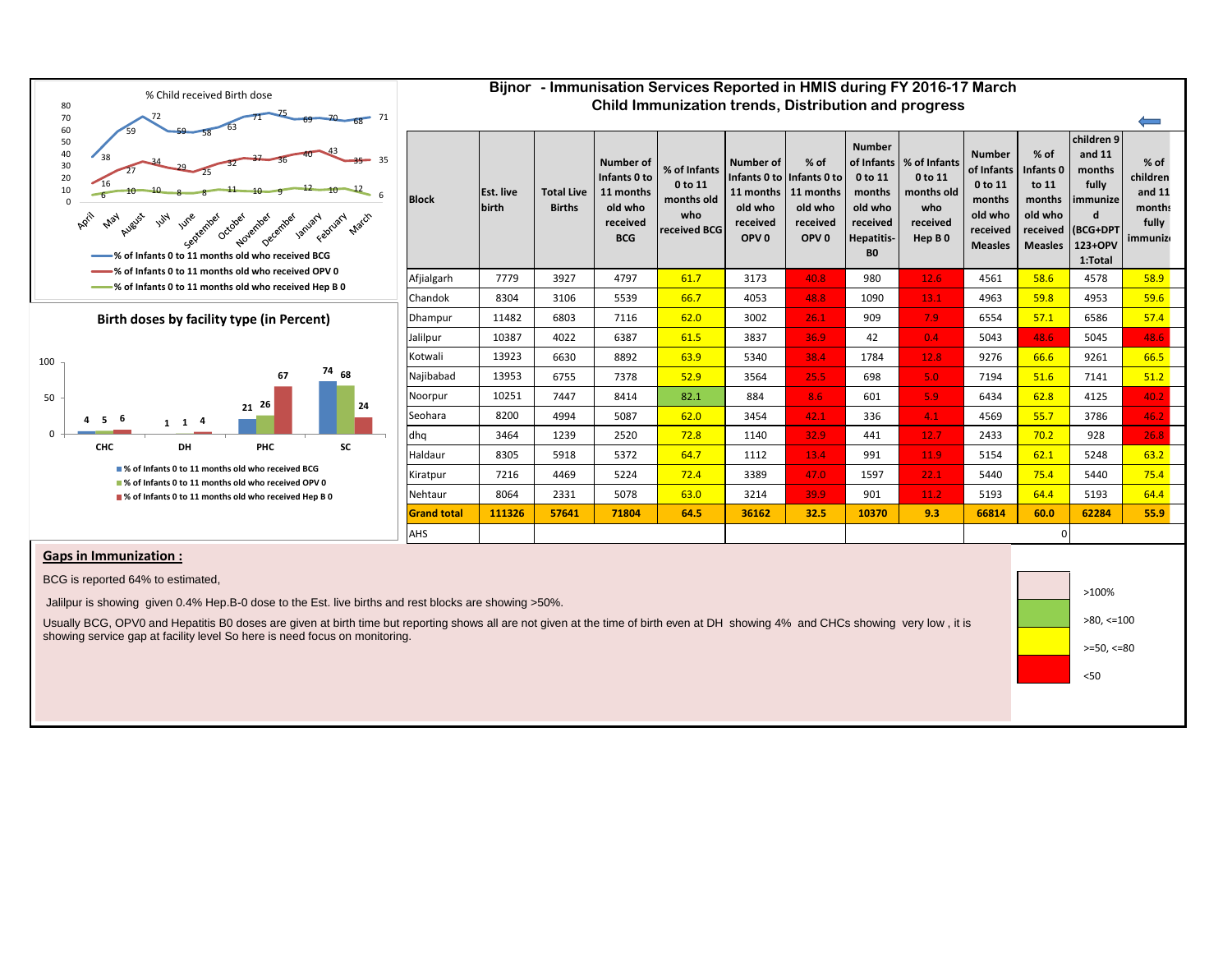

**- Mostly Blocks are not reported any limiting method so far it's need to check or focus. Dhq is not reporting any IUD users also need to** 

**focus..**

<50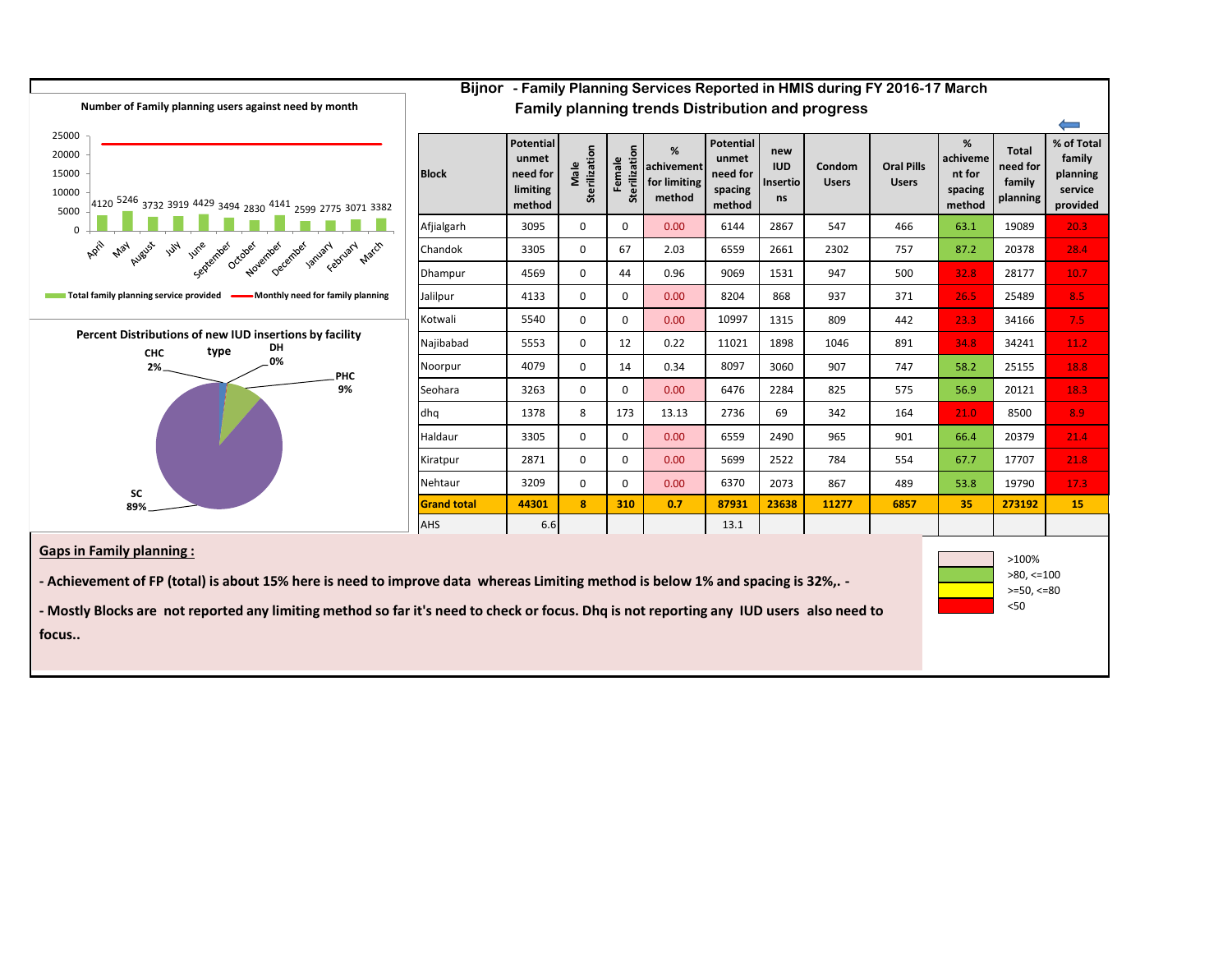|--|

 $\overline{\phantom{a}}$ 

| S.No.          | Domain                 | <b>Indicator</b>                                                                   | <b>Numerator</b>                                                           | Denominator                                                                     | Page no.       |
|----------------|------------------------|------------------------------------------------------------------------------------|----------------------------------------------------------------------------|---------------------------------------------------------------------------------|----------------|
| $\mathbf{1}$   | <b>MCTS</b>            | % of mother registered in MCTS against estimated                                   | Total # Mother registered in MCTS                                          | <b>Estimated Pregnancies</b>                                                    | 3              |
| 2              | <b>MCTS</b>            | % Children registered against estimated                                            | Total # Children registered in MCTS                                        | <b>Estimated live births</b>                                                    | 3              |
| 3              | <b>MCTS</b>            | % High risk PW reported in MCTS                                                    | Sum of pregnant women having hb<7 and any other maternal<br>complication   | Total # Registered Mothers in current year                                      | 3              |
| $\overline{A}$ | <b>MCTS</b>            | % of Mother received ANC 3 against registered PW with LMP<br>2015-16               | Mother (LMP 2015-16) received ANC 3                                        | Total # pregnant women registered with LMP<br>in 2015-16                        | 3              |
| 5              | <b>MCTS</b>            | % of PW delivered against registered with LMP in 2015-16                           | Total # Pregnant women (LMP 2015-16) delivered                             | Total # pregnant women registered with LMP<br>in 2015-16)                       | 3              |
| 6              | <b>MCTS</b>            | % of children received full immunization against children<br>registered in 2015-16 | Total # children (DoB 2015-16) received full immunization                  | Total # Children (DoB 2015-16) registered                                       | 3              |
| 7              | ANC                    | % of ANC registered to estimated Pregnancy                                         | Total # ANC Registered                                                     | <b>Estimated Pregnancy</b>                                                      | 4              |
| 8              | <b>ANC</b>             | % of ANC registered within 1st trimester                                           | Total # ANC Registered within 1st trim                                     | Total # ANC Registered                                                          | $\overline{4}$ |
| 9              | ANC                    | % of ANC received TT2/Booster                                                      | Total # Pregnant women received TT2/Booster                                | <b>Estimated Pregnancy</b>                                                      | 4              |
| 10             | ANC                    | % of ANC received 3ANC checkups                                                    | Total # pregnant women received 3 ANC check ups                            | <b>Estimated Pregnancy</b>                                                      | 4              |
| 11             | Delivery               | % delivery reported                                                                | Total # Delivery reported                                                  | <b>Estimated Delivery</b>                                                       | 5              |
| 12             | Delivery               | % of Unreported (Missing) Delivery                                                 | Total # Deliviery not reported                                             | <b>Estimated Delivery</b>                                                       | 5              |
| 13             | Delivery               | % of institutional deliveries among estimated delivery                             | Total # Institutional Deliviery                                            | <b>Estimated Delivery</b>                                                       | 5              |
| 14             | Delivery               | % of delivered women discharged within 48 hours                                    | Total # Delivered women discharged within 48 hours                         | Tota # Deliveries conducted at facility                                         | 5              |
| 15             | Delivery               | % of JSY incentive paid to mothers                                                 | Total # JSY Incentives paid to mothers                                     | Tota # Deliveries conducted at facility                                         | 5              |
| 16             | <b>HRP</b>             | % of having Hb level <11                                                           | Number having Hb level<11                                                  | <b>Estimated Pregnancy</b>                                                      | 6              |
| 17             | <b>HRP</b>             | % of severe (Hb <7) anemia treated rate at institution                             | Total # Severe (Hb <7) anemia treated at institution                       | Total # ANC Registered                                                          | 6              |
| 18             | <b>HRP</b>             | % of PW with hypertension                                                          | Total # Pregnant women with Hypertension (BP>140/90)                       | <b>Estimated Pregnancy</b>                                                      | 6              |
| 19             | <b>HRP</b>             | % Pregnant women having Obstetric complication attend at<br>facility               | Total # Pregnant women having Obstetric complication attend<br>at facility | Total number of deliveries conducted at<br>public facilities                    | 6              |
| 20             | Child Care             | % of Still birth                                                                   | Total # Still Birth                                                        | Sum of Live birth & Still birth                                                 | $\overline{7}$ |
| 21             | Child Care             | % of newborns weighed at birth                                                     | Number of Newborns weighed at birth                                        | Total # Live Births                                                             | $\overline{7}$ |
| 22             | <b>Child Care</b>      | % of newborns having weight < 2.5 kg                                               | Total # newborns having weight < 2.5 kg                                    | Total # Live Births Weighed                                                     | $\overline{7}$ |
| 23             | Child Care             | % of newborns breast fed within 1 hour                                             | Total # newborns breast fed within 1 hour                                  | Total # Live Births                                                             | $\overline{7}$ |
| 24             | Immunization           | % of Infants 0 to 11 months old who received BCG                                   | Total # Infants 0 to 11 months old who received BCG                        | Total # Estimated Births                                                        | 8              |
| 25             | Immunization           | % of Infants 0 to 11 months old who received OPV 0                                 | Total # Infants 0 to 11 months old who received OPV 0                      | Total # Estimated Births                                                        | 8              |
| 26             | Immunization           | % of Infants 0 to 11 months old who received Hep B 0                               | Total # Infants 0 to 11 months old who received Hep B 0                    | Total # Estimated Births                                                        | 8              |
| 27             | Immunization           | % of Infants 0 to 11 months old who received Measles                               | Total # Infants 0 to 11 months old who received Measles                    | Total # Estimated Births                                                        | 8              |
| 28             | Immunization           | % of children 9 and 11 months fully immunized                                      | Total # children 9 and 11 months fully immunized                           | Total # Estimated Births                                                        | 8              |
| 29             | <b>Family Planning</b> | % achivement for limiting method                                                   | Total # Sterilization (Male & Female)                                      | Potential unmet need for limiting method                                        | 9              |
| 30             | <b>Family Planning</b> | % achivement for spacing method                                                    | Sum of IUCD and oral Pill users                                            | Potential unmet need for spacing method                                         | 9              |
| 31             |                        | Family Planning % of Total family planning service provided                        | Sum of Spacing and Limiting method's users                                 | Potential unment need for FP Method<br>(Limiting & Spacing & Est Condom users & | 9              |